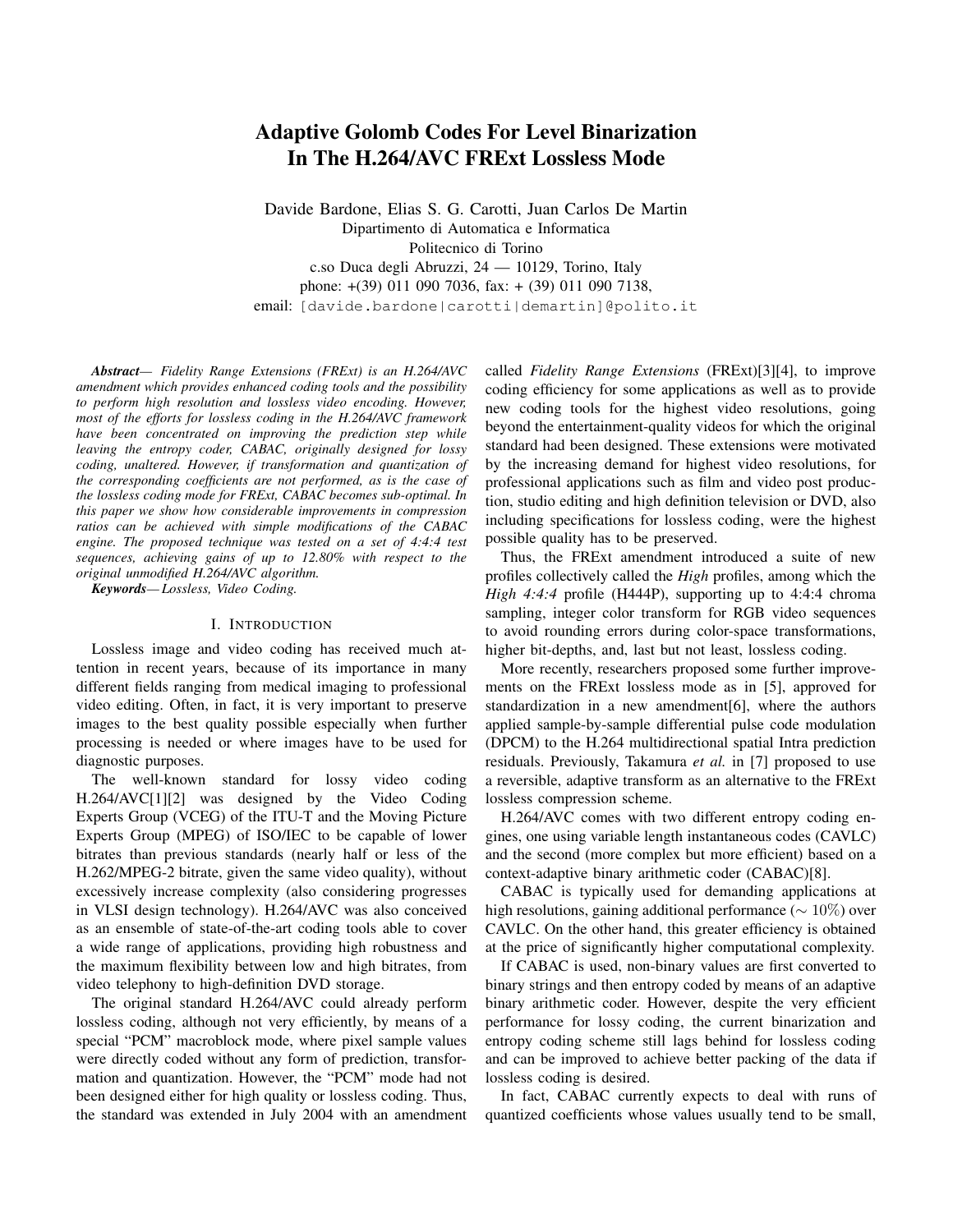

Fig. 1. High level block diagram of the CABAC entropy encoder for nonbinary valued symbols.

and moreover high frequency transform coefficients are often either zero or very small after quantization. This is not true if transform is not performed, especially for high motion scenes where prediction, in general, fails to remove all the redundancy, or for intra-coded frames.

In this paper we propose a binarization scheme for the CABAC entropy coder based on low-complexity adaptive Golomb-Rice codes, which is more suited to lossless coding, in order to achieve better performance with respect to the binarization scheme used for run-lengths of pixel values currently used by H.264/AVC.

Paper organization is as follows: first, the FRExt lossless mode is described and the CABAC encoder is briefly reviewed in Section II, then, in Section III the proposed technique is presented. Experimental results are discussed in Section IV, and, finally, conclusions are drawn in Section V.

## II. THE FREXT LOSSLESS MODE

The FRExt amendment introduces a transform-bypass lossless mode in the High 4:4:4 profile which immediately performs entropy coding after prediction, without any spatial transform and quantization steps. In fact, CABAC is directly fed with the prediction residuals yielded either by intra prediction on I-frames or motion compensation on P- and B-frames. However, neither the binarization engine, nor CABAC have been changed to better reflect the different type of data, i.e. the untransformed and unquantized residuals. In fact, although bypassing the transformation step leads, in general, to more efficient lossless video coding, the current binarization scheme still expects runs of small or zero-valued coefficients and it is not optimized for high valued prediction errors such as those usually generated on Intra-coded frames or when prediction fails to remove all the redundancy, e.g, along edges or in high motion scenes in inter-prediction modes.

Since CABAC is based on arithmetic coding, it can assign a non-integer number of bits to each symbol according to an adaptive probability model.

Fig. 1 shows a high-level block diagram of the CABAC entropy coder scheme. Initially each non binary-valued syntax element is converted into a binary sequence called *binary*

```
exp_golomb_encode(symbol, k)
{
     while(1) {
          if (symbol >= (1<<k)) {
             emit(1); // Unary part
               symbol1 = symbol - (1<<k);k++;} else {
    /* First terminates unary part */
            emit(0);
    /* Remaining binary part */
            while (k--)
               emit((x >> k) & 0x01);
            break;
          }
     }
     return;
}
```
Fig. 2. Pseudo-code describing the construction of the  $k^{\text{th}}$ -order EGk code, for a given unsigned integer symbol.

*string*. For each bit a statistical model is selected and a proper context is determined to achieve better compression through context conditioning. The context is meant to select the proper probability model, and is adaptively updated after each binary symbol has been coded.

Despite the well known efficiency of arithmetic coding, the binarization step is very important to achieve good compression performance.

The CABAC framework provides for four types of binarization and their concatenations. These four basic types are:

- the *unary code*;
- the *truncated unary code*;
- the *kth order Exp-golomb code*;
- the *fixed-length code.*

The *unary* scheme maps an integer unsigned value  $x > 0$ on a sequence of x '1' with a terminating '0'. Its *truncated* version is defined only for x, with  $0 \le x \le M$ ; if  $x = M$ , the terminating '0' is omitted.

*Kth*-order *Exp-Golomb* codes, constitute a parametrized family of codes derived from the Golomb codes, first proposed in the context of run-length coding schemes[9]. The Exp-Golomb codes are two parts codes, constructed by the concatenation of a unary prefix part and a binary suffix code. The prefix part consist of a sequence of  $n(x)$  '1', where x is the unsigned integer value to be coded and  $n(x)$  is defined as

$$
n(x) = \lfloor log_2(\frac{x}{2^k} + 1) \rfloor.
$$

The suffix part corresponds to the binary representation of

$$
x + 2^{k}(1 - 2^{n(x)}),
$$

using  $k$  significant bits. Fig. 2 shows the pseudo-code to perform the Exp-Golomb binarization of an unsigned integer symbol given parameter  $k$ .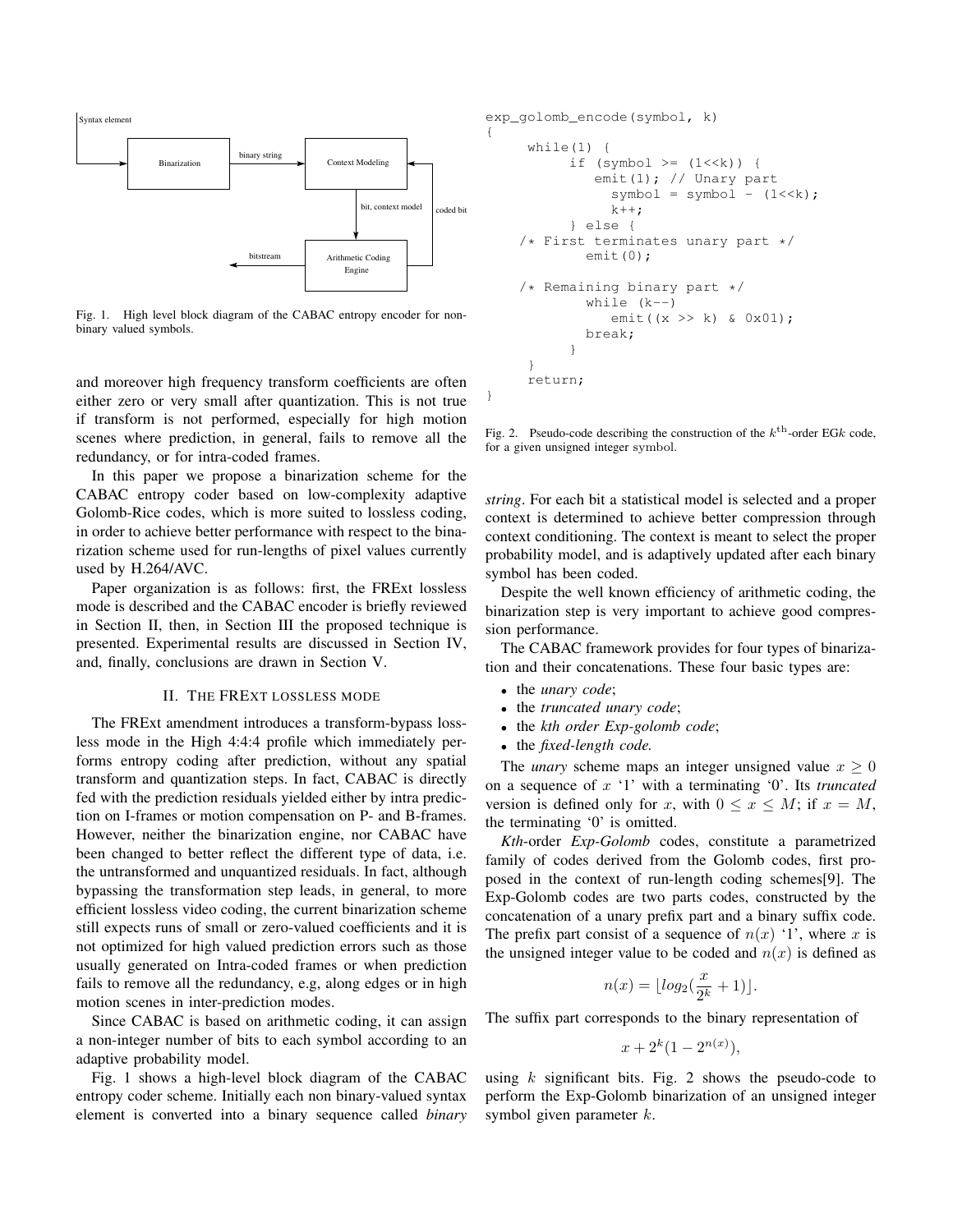| Value          | Truncated Unary                          | Zero order Exp-Golomb |
|----------------|------------------------------------------|-----------------------|
|                | Prefix                                   | Suffix                |
|                |                                          |                       |
| $\overline{2}$ | 10                                       |                       |
| 3              | 110                                      |                       |
| $\overline{4}$ | 1110                                     |                       |
| $\cdots$       |                                          |                       |
| 13             | 1111111111110                            |                       |
| 14             | 1111111111110                            |                       |
| 15             | 1111111111<br>-1<br>$\mathbf{1}$<br>1 1  | 0                     |
| 16             | 1111111111<br>-1<br>111                  | 100                   |
| 17             | 1111111111<br>-1<br>-1<br>$\overline{1}$ | 101                   |
| 18             | 11111111111<br>111                       | 11000                 |
|                |                                          |                       |

Table 1. UEG0 Binarization for some absolute values of transform coefficient levels.

| Value          | <b>Unary Prefix</b> |          | <b>Binary Suffix</b> |
|----------------|---------------------|----------|----------------------|
|                |                     |          | 001                  |
| $\overline{2}$ |                     | $\theta$ | 010                  |
| 3              |                     | $\theta$ | 011                  |
| $\overline{4}$ |                     | $\theta$ | 100                  |
|                |                     |          |                      |
| 13             |                     | 0        | 101                  |
| 14             |                     | $\theta$ | 110                  |
| 15             |                     | $\theta$ | 111                  |
| 16             | 11                  | $\theta$ | 000                  |
| 17             | $1\;1$              | 0        | 001                  |
| 18             |                     | 0        | 010                  |
|                |                     |          |                      |

Table 2. Golomb-power-of-2 binarization for some absolute values of prediction residuals assuming an estimated  $k = 3$ .

Finally, the *fixed-length* binarization scheme simply assumes a finite alphabet of values, with a fixed maximum  $S$ , thus coding every syntax element x with  $0 \le x \le S$  on  $\lceil log_2 S \rceil$ bits.

Motion vectors differences and absolute values of transform coefficient levels are binarized by CABAC using a combination of *truncated unary* codes and *k-th order Exp-Golomb* codes. This binarization scheme is referred to as *Unary/kth order Exp-Golomb*, or simply as UEGk.

The absolute values of the transform coefficients are binarized with a UEG0 binarization, with a cutoff value M=14 and a fixed order  $k = 0$ . Table 1 shows the corresponding bin strings for some values of this kind of syntax elements. This scheme leads to a simple and low complexity binarization and a fast adaptation of each symbol probability in the context modeling stage, particularly for small values. Indeed, for each bin belonging to the truncated unary prefix a simple context based on the number of *trailing 1's* already coded and on the accumulated number of coded levels with absolute value greater than 1 is computed. For the suffix part a uniform distribution of the bins is assumed to speed up encoding.

#### III. PROPOSED BINARIZATION TECHNIQUE

When lossless coding is performed CABAC is fed with a sequence of unquantized prediction residuals, typically characterized by an absolute value greater than quantized transform

coefficients levels. Indeed, for lossy coding, the quantization step is usually tuned in order to coarsely represent the less perceptually important high frequency coefficients and more faithfully represent lower frequencies. Since the UEG0 binarization scheme was designed assuming that most coefficients had small magnitude, it is not efficient when this assumption does not hold, instead leading to poor coding performance.

To overcome this problem we propose to perform binarization by means of a family of Golomb codes which are optimal for one-sided geometric distributions of non-negative integers, which is a good approximation of prediction residuals for image and video sequence data. More specifically, binarization is achieved by means of a family of *power-of-2* Golomb codes similarly to the lossless image compression algorithm LOCO-I[10], core of the JPEG-LS[11] standard, allowing for very low-complexity encoding and decoding. This also implies that both the encoder and the decoder have to be changed to properly decode the bitstream.

Golomb codes have been proven in [12] to be optimal for *one-sided geometric distributions* of non-negative integers x, that can be described, for some arbitrary  $\theta$ ,  $0 < \theta < 1$ , as

$$
(1-\theta)\theta^x,
$$

which are known to be a good approximation for prediction residuals on images and video sequences.

For every  $\theta$  there exists an optimal parameter l which leads to the shortest binary representation, satisfying:

$$
\theta^l + \theta^{l+1} \le 1 < \theta^l + \theta^{l-1}.
$$

In the *power-of-2* Golomb codes family  $l = 2<sup>k</sup>$ , allowing for an extremely simplified parameter estimation.

Fig. 3 depicts the high-level block diagram of the optimal  $k$  parameter estimation for each pixel in a sub-block of the macroblock to be coded. First,  $k$  is estimated based on local, per-block statistics, then estimated  $k$  is sent to the coder along with the value to be coded, lastly, statistics are updated with the newly coded symbol.

An accumulator  $A$  and a counter  $N$  are used to estimate the proper  $k$ , which is thus computed on the expected magnitude of the symbol to be coded. The estimation for the next value is then performed as

$$
k = \min\{k'|2^{k'}N \ge A\}.
$$

This operation can be performed in C programming language with a "one-liner"

$$
for ( k = 0; (N \ll k) < A; k++);
$$

as in the LOCO-I implementation.

The sequential, backward adaptive nature of this operation allows to perform the same estimation in a symmetrical way both at encoder and decoder sides, without introducing any loss of information.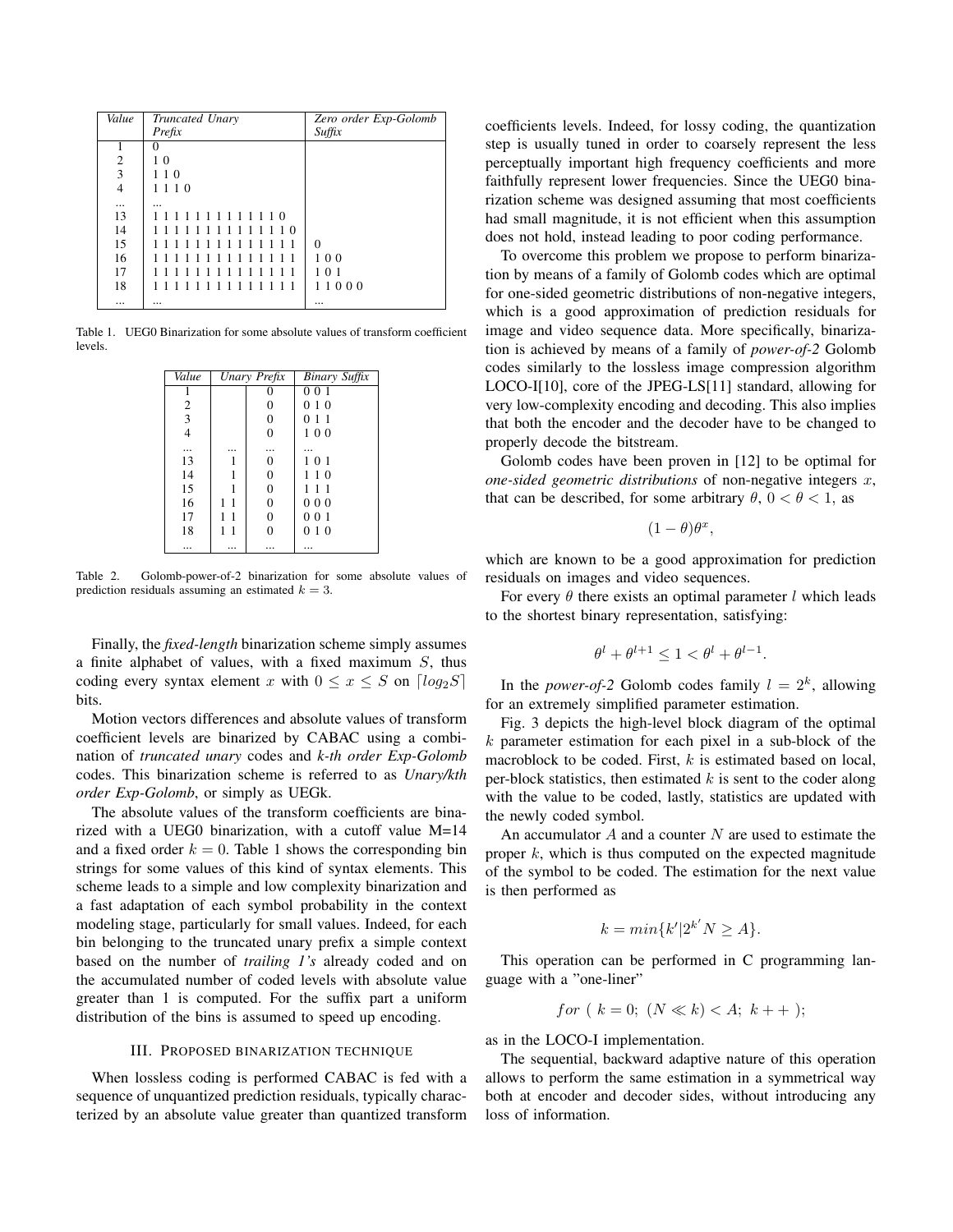

Fig. 3. K parameter estimation at the encoder side for the proposed binarization scheme.

| Sequence            | Total frames $(Hz)$ | Coding Options             |
|---------------------|---------------------|----------------------------|
| CrowdRun            | 101 (50Hz)          | Rate-Distortion            |
| ParkJoy             | 101 (50Hz)          | Optimization,              |
| <b>DucksTakeOff</b> | 101 (50Hz)          | CABAC.                     |
| IntoTree            | 101 (50Hz)          | GOP: IBPB.                 |
| OldTownCross        | 101 (50Hz)          | <b>FRExt Lossless mode</b> |

Table 3. Test sequences and coding conditions.

This binarization, given the value to be coded  $y$  uses a unary representation of  $q = \lfloor y/2^k \rfloor$ , a 0 bit as a delimiter, and a binary representation of  $r = y \mod 2^k$  instead of a fixed k for the Exp-Golomb part and a truncated unary prefix as in regular CABAC.

This family of Golomb codes allows for low complexity parameter estimation since all the operations involved can be efficiently performed with only shift-add arithmetic.

Table 2 shows the corresponding bin strings for some values processed with this technique, assuming an estimated  $k = 3$ .

Our goal is to estimate  $k$  as accurately as possible, thus minimizing the length of the unary prefix, obtaining the exact binary representation of the value, without adding further complexity to the original design. This kind of approach aims to reduce the quantity of binary symbols to be encoded, especially for large residual values for which the original binarization design was not optimized.

#### IV. RESULTS

The proposed binarization technique was implemented into the JM H.264/MPEG-4 AVC Reference Software [13] version 13.2, and tested on a set of five High-Definition color video sequences[14]. We converted the sequences of SGI (Silicon Graphic Image format[15]) frames to 8bit 4:4:4 YUV video sequences using the sgi2yuv tool implemented by the Lehrstuhl für Datenverarbeitung[16]. Table 3 describes test sequences and coding conditions used to verify the validity of the proposed technique.

Tables 4-5-6 show compression results in terms of average bit per pixel, and for any frame type. Performances of the standard encoder with the FRExt lossless option enabled are compared with those of the encoder with the same configuration but using the proposed binarization scheme. It can be seen that better results are achieved with sequences characterized

| Sequence            | <b>H.264/AVC</b> | Proposed Technique | Gain     |
|---------------------|------------------|--------------------|----------|
| CrowdRun            | 15.19            | 13.73              | 9.62%    |
| ParkJoy             | 15.69            | 13.88              | 11.56%   |
| <b>DucksTakeOff</b> | 14.84            | 14.08              | 5.13%    |
| IntoTree            | 12.54            | 12.68              | $-1.09%$ |
| <b>OldTownCross</b> | 12.97            | 13.04              | $-0.54%$ |

Table 4. Compression results in terms of bit per pixel averaged over 26  $1280\times720$  I-Frames, using the standard H.264/AVC binarization and the proposed binarization scheme.

| Sequence            | H.264/AVC | Proposed Technique | Gain      |
|---------------------|-----------|--------------------|-----------|
| CrowdRun            | 14.71     | 13.45              | $8.55\%$  |
| ParkJoy             | 15.68     | 13.67              | 12.80%    |
| <b>DucksTakeOff</b> | 14.83     | 14.08              | 5.06%     |
| <b>IntoTree</b>     | 12.15     | 12.49              | $-2.83%$  |
| <b>OldTownCross</b> | 12.85     | 12.99              | $-1.05\%$ |

Table 5. Compression results in terms of bit per pixel averaged over 25 1280×720 P-Frames, using the standard H.264/AVC binarization and the proposed binarization scheme.

| Sequence            | <b>H.264/AVC</b> | Proposed Technique | Gain      |
|---------------------|------------------|--------------------|-----------|
| CrowdRun            | 14.58            | 13.37              | 8.31%     |
| ParkJoy             | 15.42            | 13.52              | 12.32%    |
| <b>DucksTakeOff</b> | 14.82            | 14.08              | 4.97%     |
| IntoTree            | 12.04            | 12.28              | $-2.04\%$ |
| <b>OldTownCross</b> | 12.80            | 12.94              | $-1.06\%$ |

Table 6. Compression results in terms of bit per pixel averaged over 50 1280×720 B-Frames, using the standard H.264/AVC binarization and the proposed binarization scheme.

by an higher bitrate, due to a more difficult pixel values predictability. Gains are lower when sequences are characterized by limited motion activity with slow panning cameras, allowing motion compensation to generate low prediction residuals, similar in magnitude to the transform coefficients absolute values for which the original binarization scheme was designed.

The proposed coding algorithm gains up to the 12.80% with respect to the standard H-264/MPEG-4 AVC binarization scheme with a modest increase of the overall architecture complexity.

## V. CONCLUSIONS

Unquantized absolute values of prediction residuals are different in nature with respect to quantized absolute values of transform coefficients for which the H.264/AVC binarization design is conceived. In this paper we propose a binarization scheme for the H.264/AVC coder to be used in the FRExt lossless mode. The proposed scheme is based on the *Golombpower-of-2* codes and is aimed at estimating the parameter which minimizes the bin string length, instead of using the original Truncated Unary/Zero order Exp-Golomb binarization. This technique, tested on a number of High Definition 4:4:4 video sequences, attains gains up to the 12.80% with respect to the original binarization scheme, with a modest increase in complexity of the coding-decoding process.